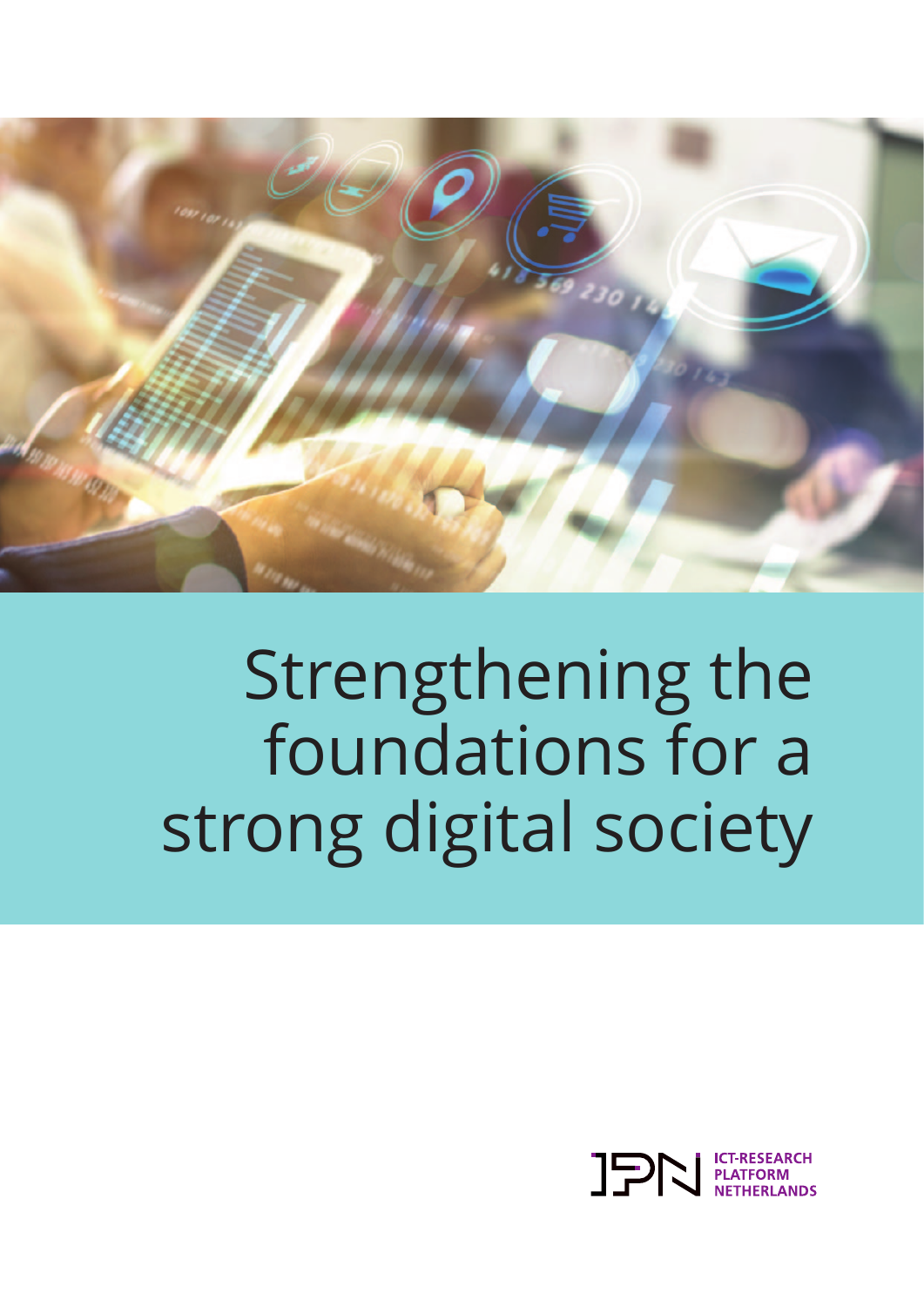

### Fundamentals of trusted digital partners

We are evolving towards a situation in which socio-technical systems are trusted digital partners. Imagine here the autonomous provisioning of energy resources, robotics for homecare or autonomous public transportation.

What if something 'goes wrong'? How do we come to trust socio-technical systems, from both a technological and a societal perspective? How do we ensure that they are safe, secure, reliable, robust, maintainable, transparent and verifiable, and that they will respect and adapt to (changes in) social values?

And, of equal importance, how do we ensure that they evolve while still fulfilling their original intent? This concerns things such as the correctness and completeness of the involved data and software, or assurances that vulnerable citizens will not be abused, but rather attain a higher quality of life.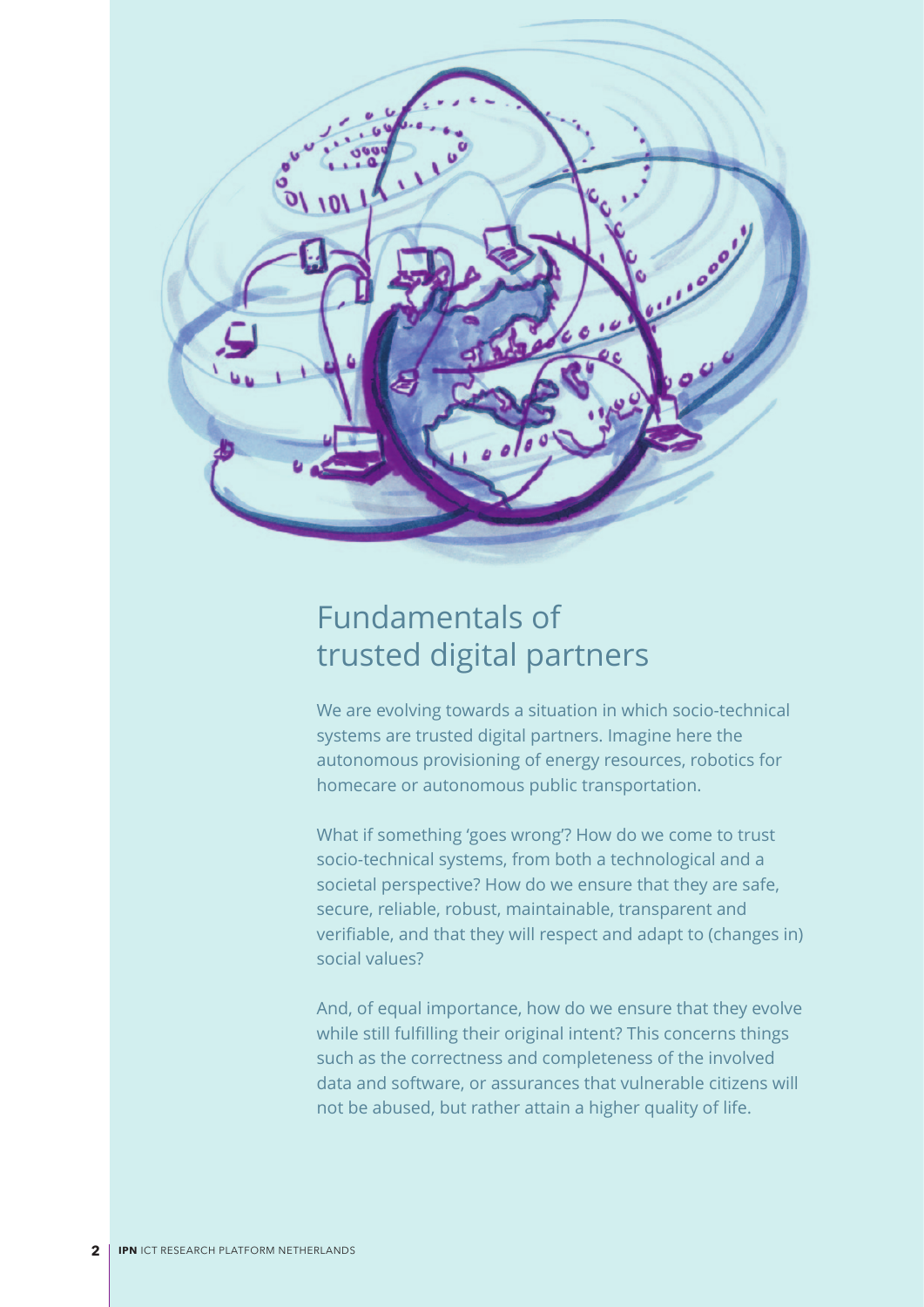## Strengthening the foundations for a strong digital society

ICT is one of the pillars of modern society. Indeed, there are scarcely any areas of society in which ICT does not play a pivotal role. This ranges from the everyday use of email, websites, smartphone apps and teleconferencing tools to wholly automated systems of production, mobility, logistics, energy, planning, billing, security and sales. Today, ICT and society are intertwined to such an extent that they have become wholly inseparable. We are at the point at which large parts of society would be unable to function if digital systems were to fail.

On the other hand, digitalization is also creating novel business, social and behavioural forms, including, amongst other things, the virtualization of retail markets, the proliferation of digital social networks, online lifelong education and energy 'prosumption'. These opportunities open up new horizons as well as creating new challenges to be addressed, such as the need to tackle fake news and filter bubbles, the erosion of privacy and the danger of power outages in electricity networks.

### Fund fundamental research

Research has a critical role to play in addressing the challenges arising from digitalization and the digital transformation, and in terms of shaping the emergent possibilities for a safe, prosperous, comprehensive and sustainable future. For ICT, fundamental research has formed the basis of digitalization and digital transformation for quite some time. The results of this research were groundbreaking technologies that were routinely used for alternative purposes than originally intended and, indeed, in some cases for purposes that were simply unimaginable before. Innovations like artificial intelligence, which is now opening up an abundance of new societal and business opportunities, have evolved out of a solid fundamental research infrastructure that was put in place several decades ago.

Recent years have seen ever-increasing attention paid to applied research and valorization, at both the national and European level, resulting in dedicated investment and well-defined areas of focus. While this is undoubtedly of the utmost importance, equivalent levels of investment in fundamental research have thus far been lacking. The prioritization of application-oriented research has also come at the expense of supporting curiositydriven research. Moreover, ICT is too often viewed as an enabler of innovation, rather than a field that requires innovation in and of itself. Since fundamental research forms the basis of almost all of the substantial developments driving both our current and future digital society, this imbalance must be corrected.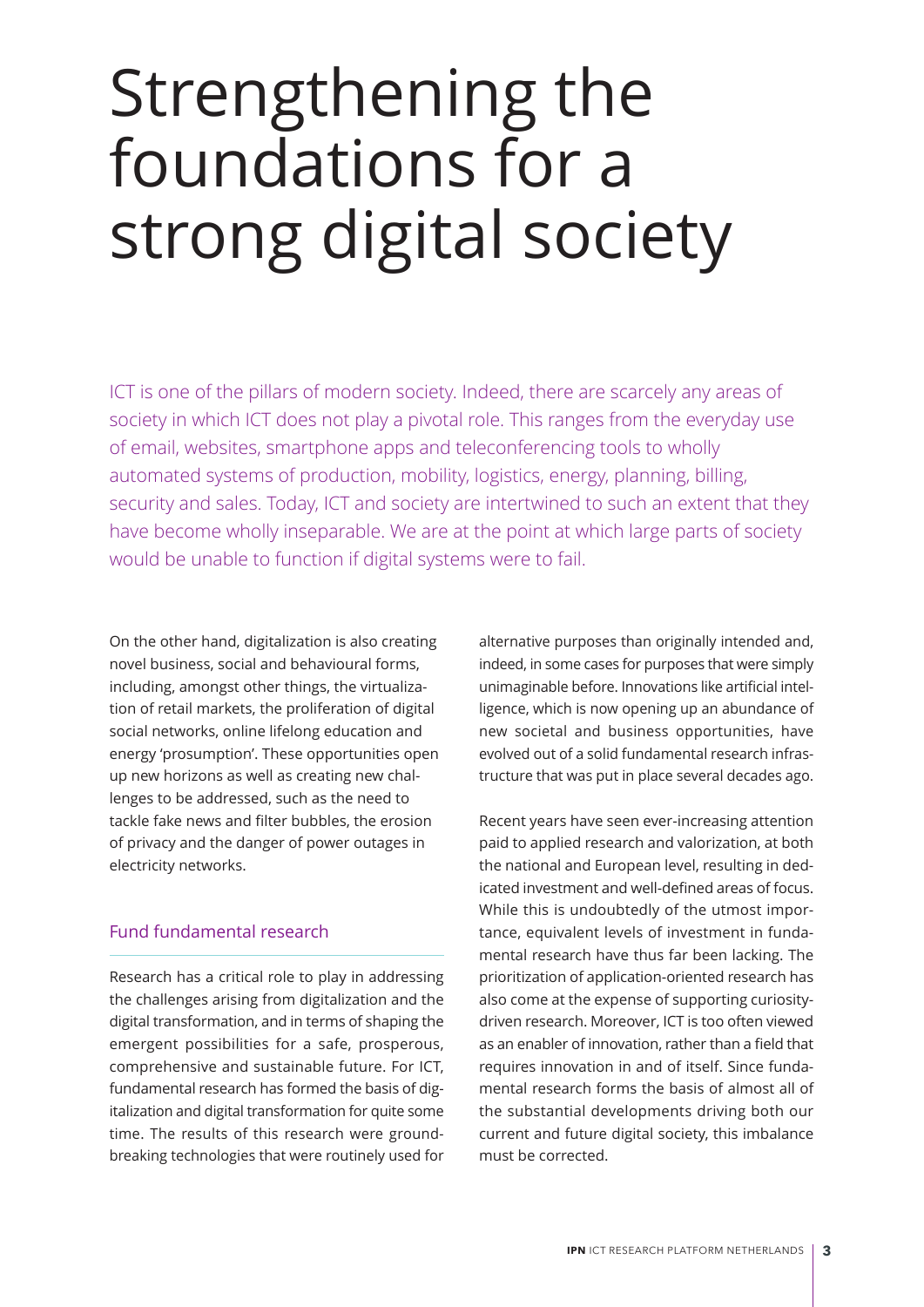For computer scientists, fundamental challenges lie ahead in terms of creating new paradigms. Critical research areas include: supporting autonomy within prescribed ethical intent as well as trustworthy decision-making (the latter being based on automated processing, (large volumes of) data, multiple (business) interests and keeping humans in the loop); hybrid intelligence; developing software technology that is reliable, sustainable and energy efficient; eliminating disruptive behavioural models; protecting people's privacy and assurance of security of systems and sectors by design. The most pressing fundamental research questions defined by ICT researchers across a range of fields are described in more depth in the research agendas outlined in table on page 5.



### Educate society

In order to keep pace with the digital revolution, it is of paramount importance that we educate a sufficient number of experts and increase the overall level of digital literacy. Currently, Dutch computer science programmes are facing a steep incline in student numbers, without a corresponding growth in staff numbers. At the same time, people working in industry are struggling to keep abreast with the latest developments, which, in turn, highlights the need for academia to develop lifelong learning opportunities for the professional IT community.

In computer science, the student-staff ratio is 35. This is higher than any other STEM discipline, and is around twice as high as the ratio in the humanities and social sciences programmes, and four times as high as the ratio in the medical sciences. If the Netherlands has the ambition to educate computer scientists to an acceptable level, then the student-staff ratio in computer science must be decreased significantly.

Dutch computer scientists have identified four main challenges that require immediate action in the upcoming decade (see page 6: Challenges in Education): Aligning supply and demand; Increasing the diversity of the workforce; Accommodating lifelong learning and professional development; and Increasing general and specific digital literacy. Structural investment is required to both tackle these challenges and to empower people, companies and societal organizations to survive and thrive in our digital society.

### Act now

At the moment, investment in fundamental ICT research lags substantially behind its societal and scientific importance. Moreover, university researchers are becoming overloaded with educational tasks as a result of the immense growth in the number of computer science students. In order to ensure a bright and sustainable future for our digital society, there is an urgent need for:

- structural investment in fundamental ICTresearch, in order to create future (societal) game changers; and
- $\blacktriangleright$  educating new ICT talents, alongside the investment needed to achieve this.

As the main point of entry to ICT research in the Netherlands, IPN's goal is to further these two objectives, in collaboration with key decision-makers in government, industry and society.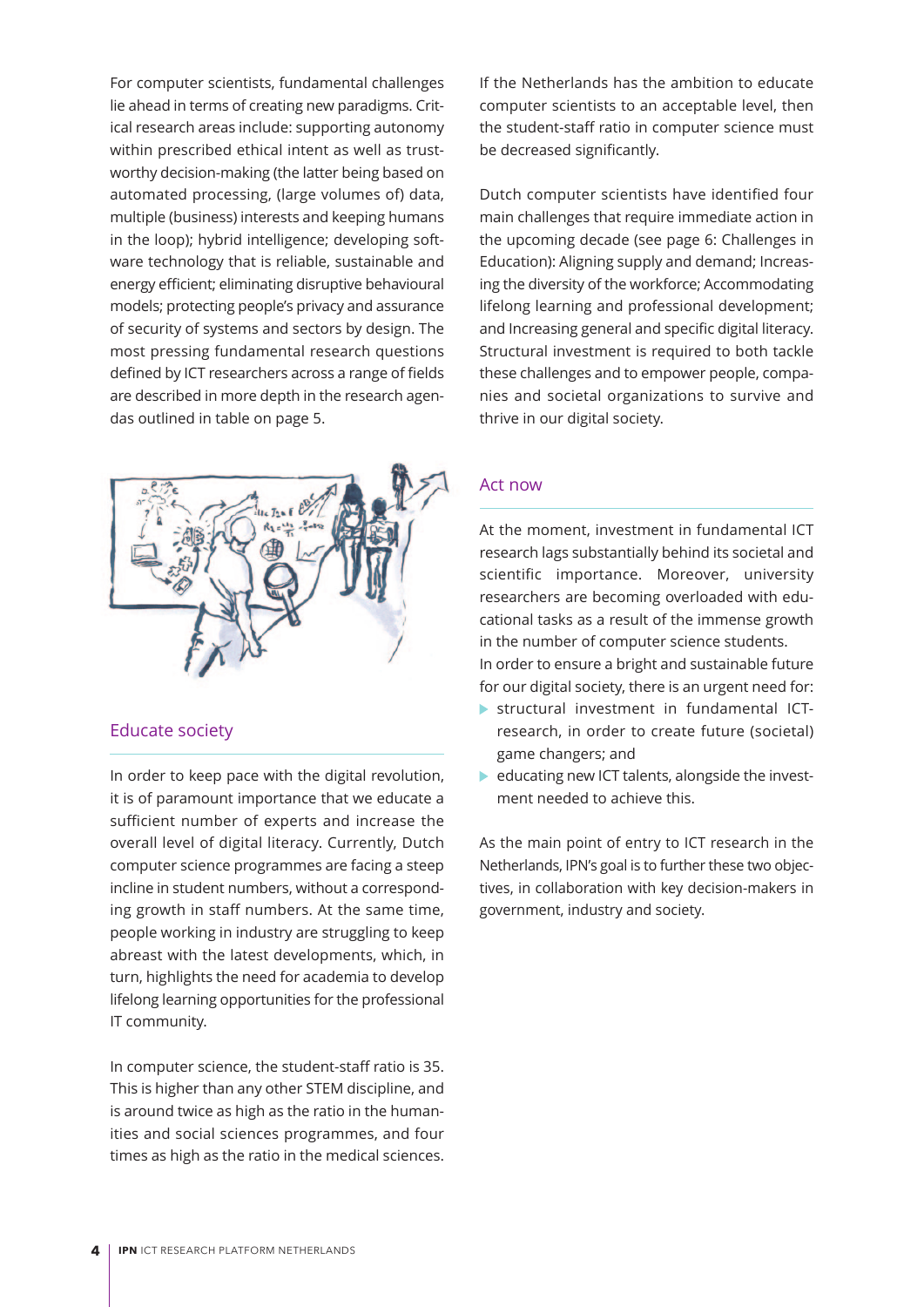#### **Appendix 1: Overview of ICT-related research agendas (in order of publication)**

| <b>Theme</b>                                                                                                                                                                            | Main research challenges                                                                                                                                                                                                                                                                                                                                                                                                                                                                                                                        | Aim                                                                                                                                                                                                                                                                                                                                                                                                                                                                               | <b>Publication date</b> |
|-----------------------------------------------------------------------------------------------------------------------------------------------------------------------------------------|-------------------------------------------------------------------------------------------------------------------------------------------------------------------------------------------------------------------------------------------------------------------------------------------------------------------------------------------------------------------------------------------------------------------------------------------------------------------------------------------------------------------------------------------------|-----------------------------------------------------------------------------------------------------------------------------------------------------------------------------------------------------------------------------------------------------------------------------------------------------------------------------------------------------------------------------------------------------------------------------------------------------------------------------------|-------------------------|
| Dutch Blockchain Research<br>Agenda<br>Published by:<br>Dutch Blockchain Coalition                                                                                                      | Distinguishing between blockchain characteristics, which all<br>require a better understanding:<br>• Decentralization of a distributed, immutable ledger<br>• Automation and standardization of transactions<br>• Digital Scarcity<br>• Disintermediation<br>Specifically, three overarching concerns need to be addressed, in<br>order to align analytic and design challenges for the creation and<br>adoption of blockchain technology that realizes positive societal<br>outcomes:<br>• Trustworthiness<br>• Sustainability<br>• Governance | Blockchain research is best directed at identifying and creating<br>the conditions to steer the development of blockchain technology<br>towards maximizing its potential for societal good; and to the<br>exclusion or remediation of undesirable developments.<br>These conditions arise from ethical, technological, economic,<br>legal and societal perspectives, all of which are closely inter-related.<br>Blockchain research, therefore, must adopt a systems perspective. | May 2018                |
| <b>National Cyber Security</b><br>Research Agenda III<br>Published by:<br>Betrokken:<br>SIG Cyber Security IPN                                                                          | The NCSRA III describes the research challenges in cybersecurity<br>and privacy in relation to five key areas:<br>1. Design<br>2. Defence<br>3. Attacks<br>4. Governance<br>5. Privacy                                                                                                                                                                                                                                                                                                                                                          | Shapes the research future of the field, creating new<br>technologies, solutions and routines that will make our society<br>safer in the digital domain.                                                                                                                                                                                                                                                                                                                          | <b>June 2018</b>        |
| <b>Dutch AI Manifesto</b><br>Published by:<br>SIG AI IPN                                                                                                                                | Al Foundational Priorities<br>• Autonomous Agents & Robotics<br>• Computer Vision<br>• Decision-Making<br>• Information Retrieval<br>• Knowledge Representation & Reasoning<br>• Machine Learning<br>• Natural Language Processing<br>Multidisciplinary challenges for sustainable next-generation<br>Al systems:<br>• socially-aware AI<br>• explainable AI<br>• responsible AI                                                                                                                                                                | Identify priority areas that require investment to ensure<br>Al research in the Netherlands is able to establish and<br>maintain its leading role on the global stage.                                                                                                                                                                                                                                                                                                            | September<br>2018       |
| <b>National Quantum</b><br>Technology agenda<br>Published by:<br><b>TNO</b>                                                                                                             | Realizing breakthroughs in research and innovation<br>· Quantum computing<br>• Quantum simulation<br>• Quantum communication<br>• Quantum sensing<br>• Quantum algorithms<br>• Post-quantum cryptography                                                                                                                                                                                                                                                                                                                                        | The agenda describes what is needed to both further develop<br>quantum technology and to translate it into yielding new<br>economic value for the Netherlands.<br>• To achieve breakthroughs in research and innovation<br>• To develop ecosystem development, market creation and<br>infrastructure<br>• Human capital: education, knowledge and skills<br>• o begin societal dialogue on quantum technology                                                                     | September<br>2019       |
| Al Research Agenda for<br>the Netherlands (AIREA-NL)<br>Published by:<br><b>NWO</b>                                                                                                     | The agenda is focused on the four stages of an AI algorithm, and<br>on common multi-disciplinary themes. Simply put:<br>• Creating AI components<br>• Creating AI systems<br>• Al systems and humans<br>• Al systems and society                                                                                                                                                                                                                                                                                                                | Create both focus and connectivity in the Dutch<br>AI research field, and strengthen it.                                                                                                                                                                                                                                                                                                                                                                                          | November<br>2019        |
| <b>Manifesto on Software</b><br><b>Research and Education in</b><br>the Netherlands<br>Published by:<br><b>VEReniging Software</b><br><b>Engineering Nederland</b><br>(VERSEN; SIG IPN) | Software reliability:<br>• Software Maintainability and Evolution<br>• Efficient Engineering of Software<br>• Software Education                                                                                                                                                                                                                                                                                                                                                                                                                | Goals:<br>• Increase the number of software engineers graduating from<br>higher education institutes.<br>• Increase the quality of graduates and employees.<br>• Provide easier access to development opportunities.<br>• Increase the diversity of both the student population and<br>workforce.                                                                                                                                                                                 | March 2020              |
| <b>Future Computer Systems and</b><br>Networking Research in the<br>Netherlands: a Manifesto<br>Published by:<br><b>Future Computer Systems</b><br>and Networking (SIG IPN)             | Four grand societal challenges related to Computer systems:<br>1. Manageability;<br>2. Responsibility;<br>3. Sustainability;<br>4. Usability                                                                                                                                                                                                                                                                                                                                                                                                    | Highlight the grand societal, technological, and scientific<br>opportunities and challenges in future computer systems and<br>networking (the CompSys area), and to outline how to maintain<br>the leading position the Netherlands has in this area.                                                                                                                                                                                                                             | October 2021            |
| <b>DSPN vision 2021</b><br>Published by:<br>Data Science Platform<br>Netherlands (DSPN; SIG IPN)                                                                                        | • Data Systems & Data Integration<br>• Knowledge Representation & Provenance<br>• Data Mining and Exploration<br>• Information Retrieval<br>· Responsible Data Science: FACT & FAIR                                                                                                                                                                                                                                                                                                                                                             | This document was authored by the Data Science Platform<br>Netherlands (DSPN) to answer the following questions:<br>. What is data science (and how is it different from AI)?<br>• Why is data science relevant, in science and society?<br>• What are the main data science challenges in research and<br>education?<br>. What will DSPN do in the Dutch data science community to<br>address these?                                                                             | October 2021            |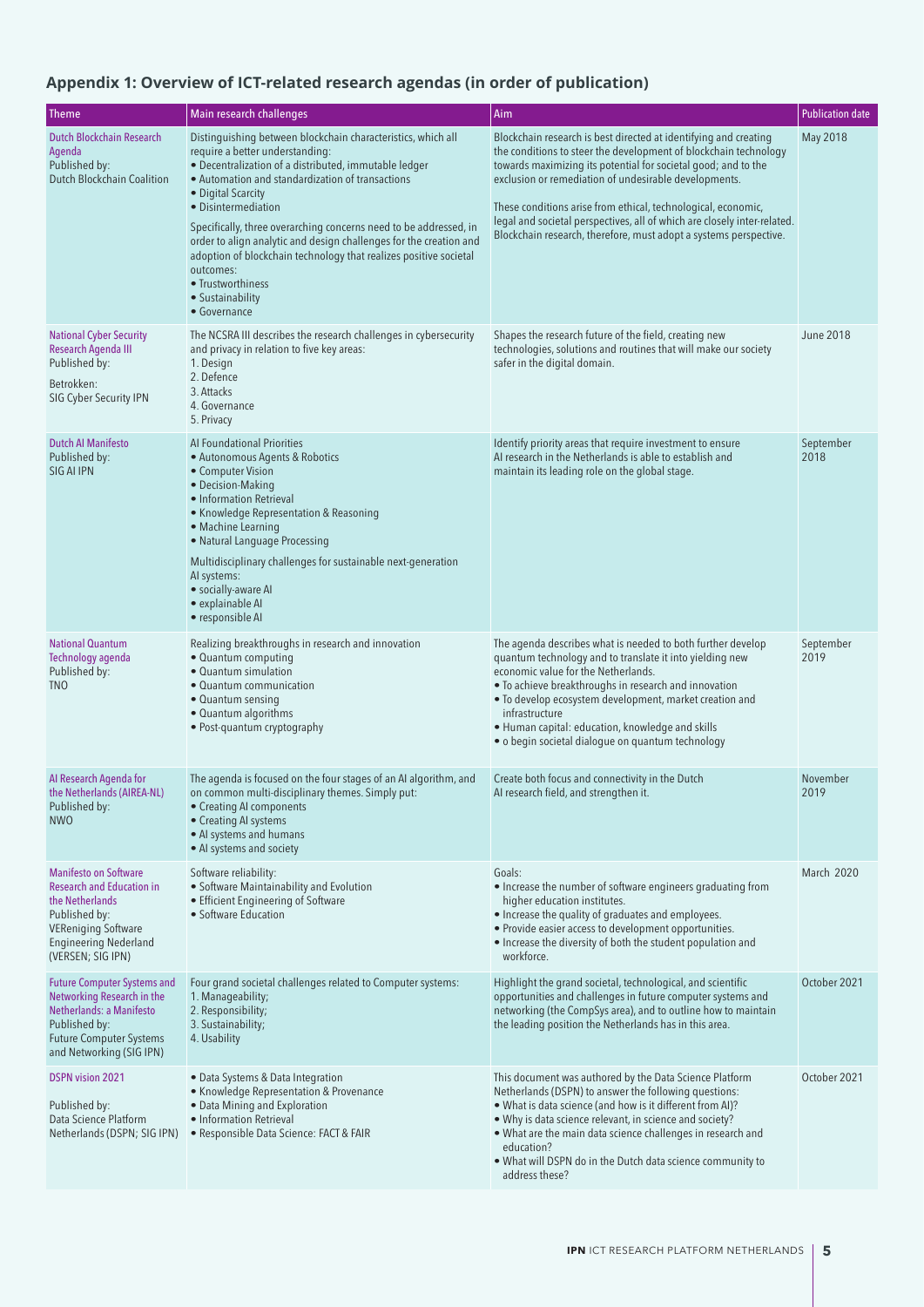### Challenges in Education

IPN represents all Dutch academic research groups that have ICT science at their core and, as such, is responsible for the education of the next generation of computer scientists and engineers. In the coming decade, we want to tackle the following challenges.

### Aligning supply and demand

Aligning su<br>
Currently, Du<br>
are facing a s<br>
leading to cle<br>
mismatch be<br>
education ha<br>
more scalab Currently, Dutch computer science programmes are facing a steep incline in student numbers, thus leading to clear and urgent scaling problems. This mismatch between supply and demand within education has to be solved. To make education more scalable, blended and e-learning methods should be considered.

needs and a changing student population. Also,<br>
research is needed to develop new educational<br>
practices: what is the best way to teach students Accommod.<br>
new concepts, so that they learn and understand professiona<br>
them At the same time, the labour market is craving people with in-depth knowledge of ICT. Moreover, industry sometimes requires other forms of expertise than those taught within the academic curricula. Therefore, new methods should be developed to assess what skills are needed by industry in our current and future society. Curricula should be flexible and adaptable to changing needs and a changing student population. Also, research is needed to develop new educational practices: what is the best way to teach students new concepts, so that they learn and understand them more efficiently?

### Increasing the diversity of the workforce

Given that digitalization shapes society, the people who develop new digital technologies should be representative of a wide variety of perspectives and social values. This means that we must attract

people from a variety of backgrounds – in terms of gender, nationality, level of education, socio-economic backgrounds and ethnicity – to computer science education.

The initial stage in this process is to put multidisciplinarity first and promote the options for greater diversity in talent development. It is not only computer whiz kids but also other kinds of people who are motivated by solving societal problems that we want to attract to study computer science.

Further, in order to establish a workforce that is trained in using socio-technical systems, basic knowledge about topics like security and data management practices should be incorporated as basic skills into every higher education programme.

### Accommodating lifelong learning and professional development

Since ICT develops at an incredible speed, it is impossible for people working in industry to keep abreast with the latest developments. Despite this, they are still expected to be able to incorporate the latest views and technologies into their products and services. We need to develop solutions to provide lifelong learning opportunities for the professional IT community, so as to enable them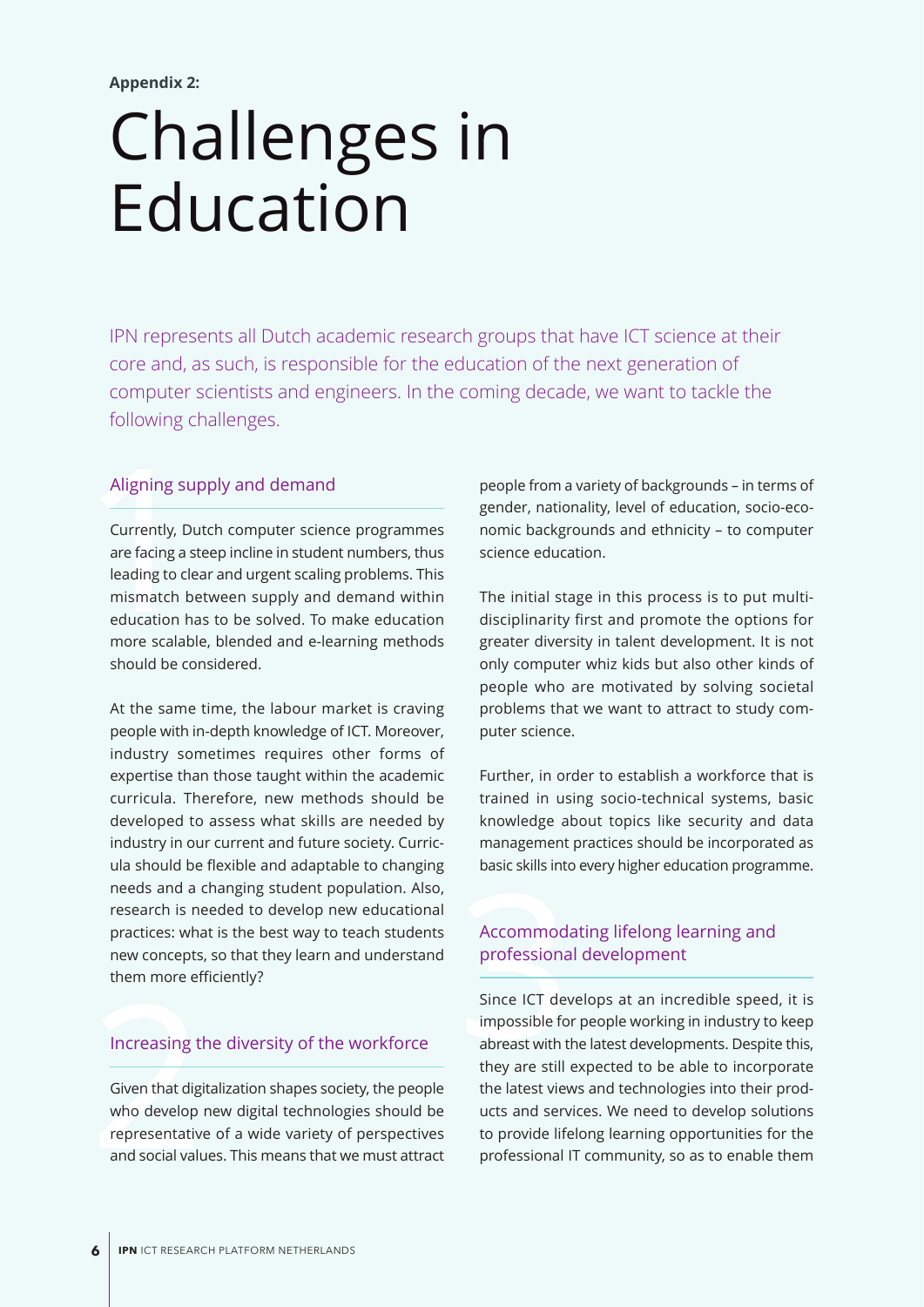to keep up to speed with developments in, for example, design, languages, security, frameworks or tools. E-learning could play a pivotal role in this regard.

### Increasing general and specific digital literacy

Increasing<br>Iiteracy<br>In a digitalize<br>with informa<br>basic skills are In a digitalized society, virtually all professions deal with information in a digital format, which is why basic skills are needed to make proper ICT-related judgements. To empower people and to make them ICT aware, not only in their professional capacity but also in their personal lives, ICT should form part of everyone's basic education, from primary school onwards. In secondary education, informatics should become a compulsory examination subject, in precisely the same way that Dutch and mathematics are.

At the same time, computer science education itself should be more focussed on the societal impact of technical developments. Within higher education, the focus should shift away from the technology itself towards what people are going to do with it, and what its potential impact on society could be.

To educate a broader public, and to provide a counterbalance against ill-advised or unsubstantiated news about ICT-driven changes and developments, computer scientists must take the lead in public discussions about their field of expertise. 4TU, 2020, p. 8], which is higher than in any other STEM discipline, around twice as high as the ratio in the humanities and social sciences, and four [times greater](https://www.4tu.nl/over_4tu/publicaties/onderwijs-sectorplan-betatechniek.pdf) than the ratio in the medical sciences. If the Netherlands has the ambition to educate computer scientists to an acceptable level, then the student-staff ratio in computer science must be reduced to acceptable levels.

Even if the financial hurdles for hiring new teaching staff are removed, there is the added complication that talented computer scientists are a scarce commodity, who are in high demand throughout the labour market. In this respect, universities have to compete with companies that offer excellent employment packages. One of the best arguments in terms of convincing a young computer scientist to embark upon an academic career is to emphasize the freedom that they will have to pursue their own research interests. However, this argument loses its appeal if the balance between teaching and research is largely skewed towards teaching. Thus, in order to both attract and retain high-quality staff, the number of FTEs devoted to teaching should not exceed the number of FTEs devoted to research. Given that only a small portion of research time can be funded by resources intended for education, a thriving academic community requires funding resources for academic research that are at least comparable to the level of educational funding; moreover, it should grow at the same pace as the increase in student numbers. This clearly has not been the case for computer science in recent decades and, hence, a catch-up operation is long overdue!

### What is needed?

A key indicator of the quality of education is the student-staff ratio. For the STEM disciplines (Bètatechniek sector), this ratio has gradually increased from 12.3 in 2007 to 18.8 in 2017 [see 'Ruimte voor investeringen en talent', VSNU, Sept. 2018; p. 22], and has not decreased since. Among the STEM disciplines, computer science especi[ally has seen](https://www.vsnu.nl/files/documenten/Domeinen/Financi%C3%ABn/Ruimte%20voor%20investeringen%20en%20talent.pdf) [an impressive increase in student numbers, with](https://www.vsnu.nl/files/documenten/Domeinen/Financi%C3%ABn/Ruimte%20voor%20investeringen%20en%20talent.pdf)out a corresponding growth in staff numbers. A recent estimate of the student-staff ratio in computer science is 35 [Sectorplan Onderwijs,